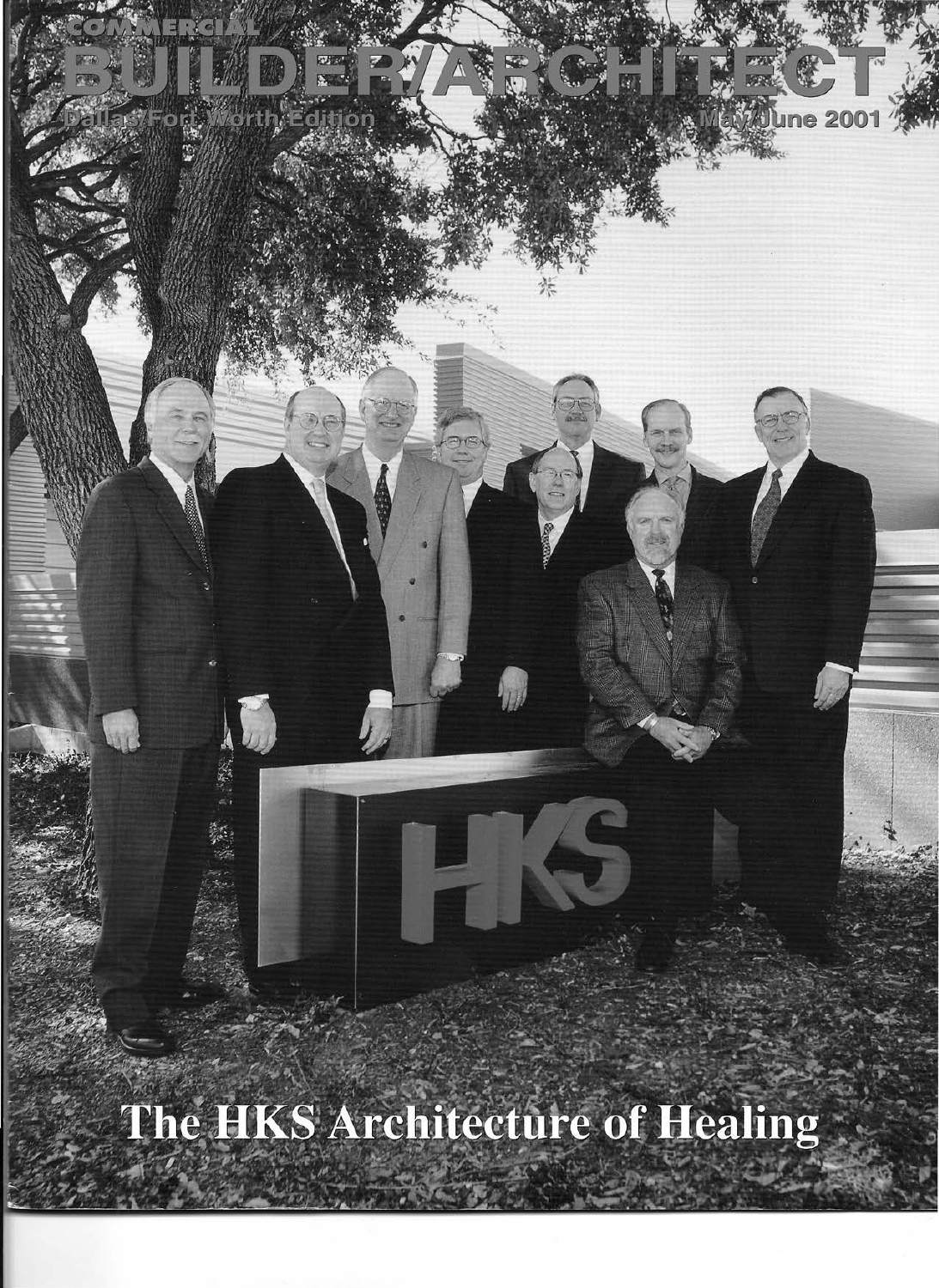## **21st Century Building Solutions**

## **Build Virtually First**

by William Harper

Wouldn't it be great to build the exact same project twice? After building the first one, all the glitches would be foreseen, design questions handled and scheduling issues managed.

Now think how much money and time could be saved if general contractors could build that second project FIRST.



Thanks to technology, that's now possible. International Construction Data uses 3-D computer modeling to dramatically improve the efficiency of large construction projects. They specialize in building that "first project" virtually inside a computer. Like a general contractor, they layout the work and then methodically build the project in the same sequence the general contractor is going to use. The result? All of the glitches show up on a CRT screen as digital images, as opposed to that concrete pillar "magically" showing up on the job site right smack dab where the utilities are supposed to go.

"We provide the trial run for the building process," said John Spencer, President and CEO, " By building the project step by step inside our computers we find all the difficult areas long before your crews do. If plans are perfect, then the project will build perfectly in a virtual machine. If unclear areas are discovered, they will be identified, documented and worked out with the design team before actual labor and materials have been invested.



become digital data and the real beauty of the technology is realized. "A typical job may contain 500 to 5000 or more points (depending on job size and contractors requirements) relating to practically every part of a project including dirt, paving, utilities, piers, anchor bolts, plumbing and structural steel. These "prebuilt" points are loaded into any survey instrument with stake out capability or a new 21 st century laser based tool that requires no survey knowledge to run. (More on this later).

The process increases staff confidence, radically improves speed and significantly reduces problem areas. "For the first time ever, we get all the design team's efforts on one page" explained John, " and then we put the contractor and all his subs on the same page. It can be quite intense on our side, but once we are finished, the project goes up like clock work. We have contractors who won't start ajob